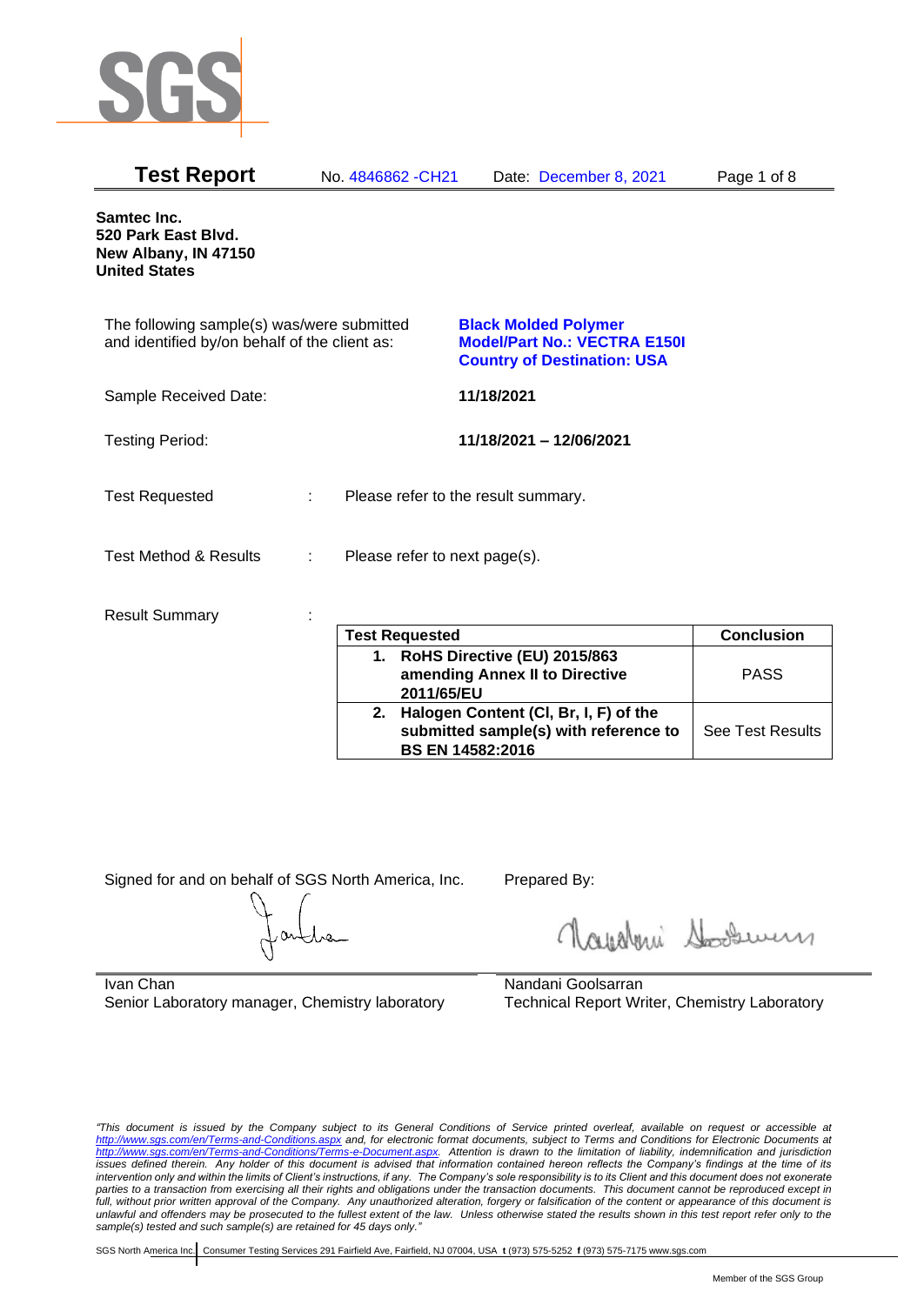

| Test Report | No. 4846862 - CH21 | Date: December 8, 2021 | Page 2 of 8 |
|-------------|--------------------|------------------------|-------------|
|-------------|--------------------|------------------------|-------------|

## **1. RoHS Directive (EU) 2015/863 amending Annex II to Directive 2011/65/EU**

### **Testing was done at an SGS Affiliate Laboratory:**

| Specimen | <b>SGS Sample ID</b>           | <b>Description</b> |
|----------|--------------------------------|--------------------|
| No.      |                                |                    |
|          | HKT21-061445.021 Black plastic |                    |

#### Remarks :

 $(1)$  1 mg/kg = 1 ppm = 0.0001%

(2) MDL = Method Detection Limit

 $(3)$  ND = Not Detected  $($  < MDL)

- $(4)$  "-" = Not Regulated
- Test Method : With reference to IEC 62321-4:2013+A1:2017, IEC62321-5:2013, IEC62321-7-2:2017, IEC62321-6:2015 and IEC62321-8:2017, analyzed by ICP-OES, UV-Vis and GC-MS. (Decision Rule: please refer to appendix 1: Category 1)

| Test Item(s)                 | Limit | Unit  | <b>MDL</b>   | 021       |
|------------------------------|-------|-------|--------------|-----------|
| Cadmium (Cd)                 | 100   | mg/kg | $\mathbf{2}$ | <b>ND</b> |
| Lead (Pb)                    | 1,000 | mg/kg | $\mathbf{2}$ | <b>ND</b> |
| Mercury (Hg)                 | 1,000 | mg/kg | $\mathbf{2}$ | <b>ND</b> |
| Hexavalent Chromium (Cr(VI)) | 1,000 | mg/kg | 8            | <b>ND</b> |
| Sum of PBBs                  | 1,000 | mg/kg |              | <b>ND</b> |
| Monobromobiphenyl            |       | mg/kg | 5            | <b>ND</b> |
| Dibromobiphenyl              |       | mg/kg | 5            | <b>ND</b> |
| Tribromobiphenyl             |       | mg/kg | 5            | <b>ND</b> |
| Tetrabromobiphenyl           |       | mg/kg | 5            | <b>ND</b> |
| Pentabromobiphenyl           |       | mg/kg | 5            | <b>ND</b> |
| Hexabromobiphenyl            |       | mg/kg | 5            | <b>ND</b> |
| Heptabromobiphenyl           |       | mg/kg | 5            | <b>ND</b> |
| Octabromobiphenyl            |       | mg/kg | 5            | <b>ND</b> |
| Nonabromobiphenyl            |       | mg/kg | 5            | <b>ND</b> |
| Decabromobiphenyl            |       | mg/kg | 5            | <b>ND</b> |
| Sum of PBDEs                 | 1,000 | mg/kg |              | <b>ND</b> |
| Monobromodiphenyl ether      |       | mg/kg | 5            | <b>ND</b> |
| Dibromodiphenyl ether        |       | mg/kg | 5            | <b>ND</b> |
| Tribromodiphenyl ether       |       | mg/kg | 5            | <b>ND</b> |
| Tetrabromodiphenyl ether     |       | mg/kg | 5            | <b>ND</b> |
| Pentabromodiphenyl ether     |       | mg/kg | 5            | <b>ND</b> |

*"This document is issued by the Company subject to its General Conditions of Service printed overleaf, available on request or accessible at <http://www.sgs.com/en/Terms-and-Conditions.aspx> and, for electronic format documents, subject to Terms and Conditions for Electronic Documents at [http://www.sgs.com/en/Terms-and-Conditions/Terms-e-Document.aspx.](http://www.sgs.com/en/Terms-and-Conditions/Terms-e-Document.aspx) Attention is drawn to the limitation of liability, indemnification and jurisdiction issues defined therein. Any holder of this document is advised that information contained hereon reflects the Company's findings at the time of its intervention only and within the limits of Client's instructions, if any. The Company's sole responsibility is to its Client and this document does not exonerate parties to a transaction from exercising all their rights and obligations under the transaction documents. This document cannot be reproduced except in full, without prior written approval of the Company. Any unauthorized alteration, forgery or falsification of the content or appearance of this document is unlawful and offenders may be prosecuted to the fullest extent of the law. Unless otherwise stated the results shown in this test report refer only to the sample(s) tested and such sample(s) are retained for 45 days only."*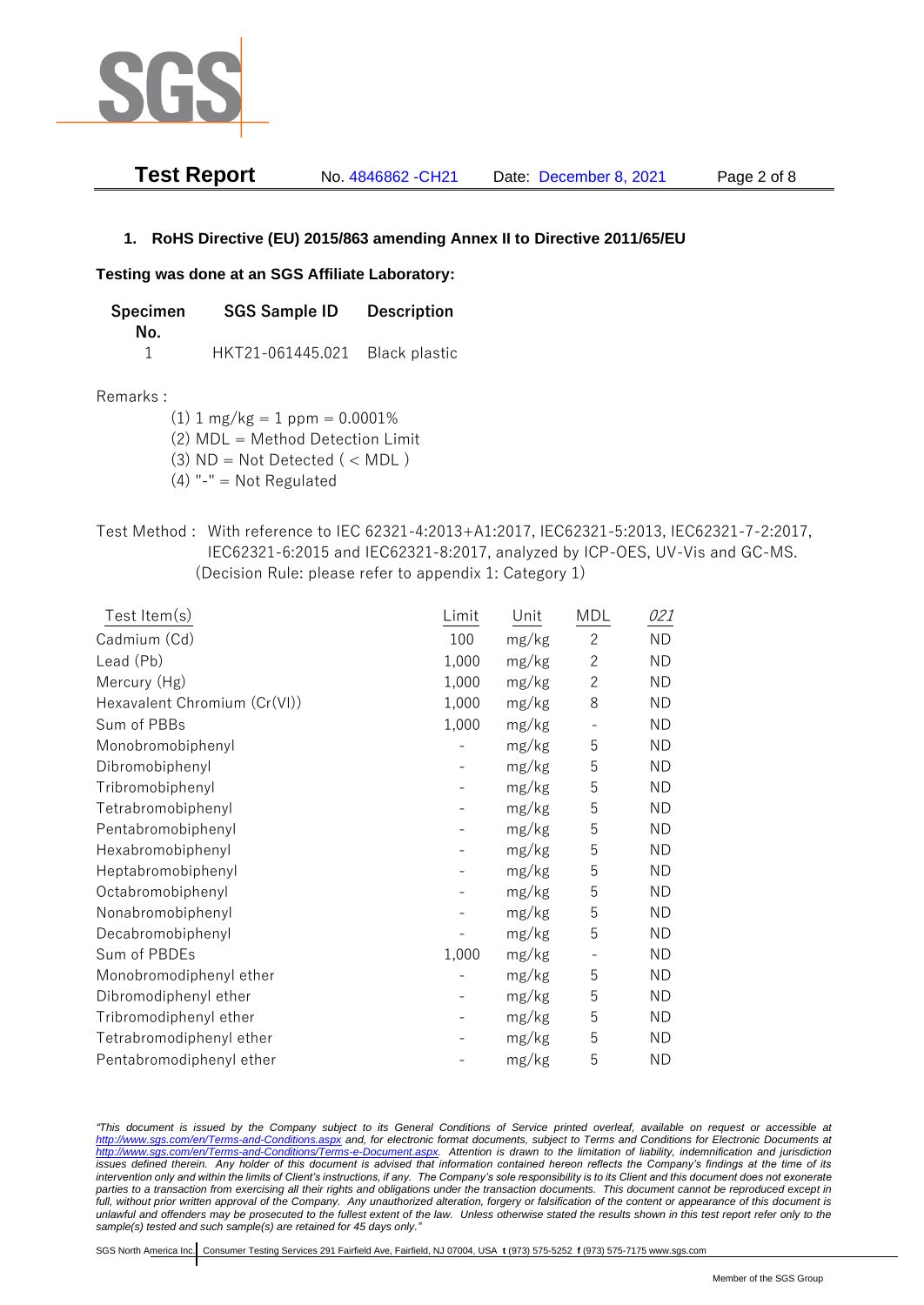

| <b>Test Report</b>                  | No. 4846862 - CH21 | Date: December 8, 2021 |            |           | Page 3 of 8 |
|-------------------------------------|--------------------|------------------------|------------|-----------|-------------|
|                                     |                    |                        |            |           |             |
| Test Item $(s)$                     | Limit              | Unit                   | <b>MDL</b> | 021       |             |
| Hexabromodiphenyl ether             |                    | mg/kg                  | 5          | <b>ND</b> |             |
| Heptabromodiphenyl ether            |                    | mg/kg                  | 5          | <b>ND</b> |             |
| Octabromodiphenyl ether             |                    | mg/kg                  | 5          | ΝD        |             |
| Nonabromodiphenyl ether             | $\qquad \qquad -$  | mg/kg                  | 5          | ND        |             |
| Decabromodiphenyl ether             | -                  | mg/kg                  | 5          | <b>ND</b> |             |
| Dibutyl Phthalate (DBP)             | 1,000              | mg/kg                  | 50         | ND        |             |
| Benzylbutyl Phthalate (BBP)         | 1,000              | mg/kg                  | 50         | ND        |             |
| Bis-(2-ethylhexyl) Phthalate (DEHP) | 1,000              | mg/kg                  | 50         | ΝD        |             |
| Diisobutyl Phthalate (DIBP)         | 1,000              | mg/kg                  | 50         | ΝD        |             |

Notes :

(1) The maximum permissible limit is quoted from RoHS Directive (EU) 2015/863. IEC 62321 series is equivalent to EN 62321 series [http://www.cenelec.eu/dyn/www/f?p=104:30:1742232870351101::::FSP\\_ORG\\_ID,FSP\\_LANG\\_](http://www.cenelec.eu/dyn/www/f?p=104:30:1742232870351101::::FSP_ORG_ID,FSP_LANG_ID:1258637,25) [ID:1258637,25](http://www.cenelec.eu/dyn/www/f?p=104:30:1742232870351101::::FSP_ORG_ID,FSP_LANG_ID:1258637,25)

# **2. Halogen**

### **Testing was done at an SGS Affiliate Laboratory:**

Test Method : With reference to EN 14582:2016, analysis was performed by IC.

| Test Item $(s)$ | Limit                    | Unit  | MDL | 921 |
|-----------------|--------------------------|-------|-----|-----|
| Fluorine (F)    | $\overline{\phantom{a}}$ | mg/kg | 50  | ND  |
| Chlorine (CI)   | $-$                      | mg/kg | 50  | ND  |
| Bromine (Br)    | $\overline{\phantom{a}}$ | mg/kg | 50  | ND  |
| lodine (I)      |                          | mg/kg | 50  | ND  |
|                 |                          |       |     |     |

Notes :

(1) The measurement report of the expanded uncertainty with confident level 95% by coverage factor k=2, is 20% for each analyte of Fluorine, Chlorine, Bromine and Iodine.

*<sup>&</sup>quot;This document is issued by the Company subject to its General Conditions of Service printed overleaf, available on request or accessible at <http://www.sgs.com/en/Terms-and-Conditions.aspx> and, for electronic format documents, subject to Terms and Conditions for Electronic Documents at [http://www.sgs.com/en/Terms-and-Conditions/Terms-e-Document.aspx.](http://www.sgs.com/en/Terms-and-Conditions/Terms-e-Document.aspx) Attention is drawn to the limitation of liability, indemnification and jurisdiction issues defined therein. Any holder of this document is advised that information contained hereon reflects the Company's findings at the time of its intervention only and within the limits of Client's instructions, if any. The Company's sole responsibility is to its Client and this document does not exonerate parties to a transaction from exercising all their rights and obligations under the transaction documents. This document cannot be reproduced except in full, without prior written approval of the Company. Any unauthorized alteration, forgery or falsification of the content or appearance of this document is unlawful and offenders may be prosecuted to the fullest extent of the law. Unless otherwise stated the results shown in this test report refer only to the sample(s) tested and such sample(s) are retained for 45 days only."*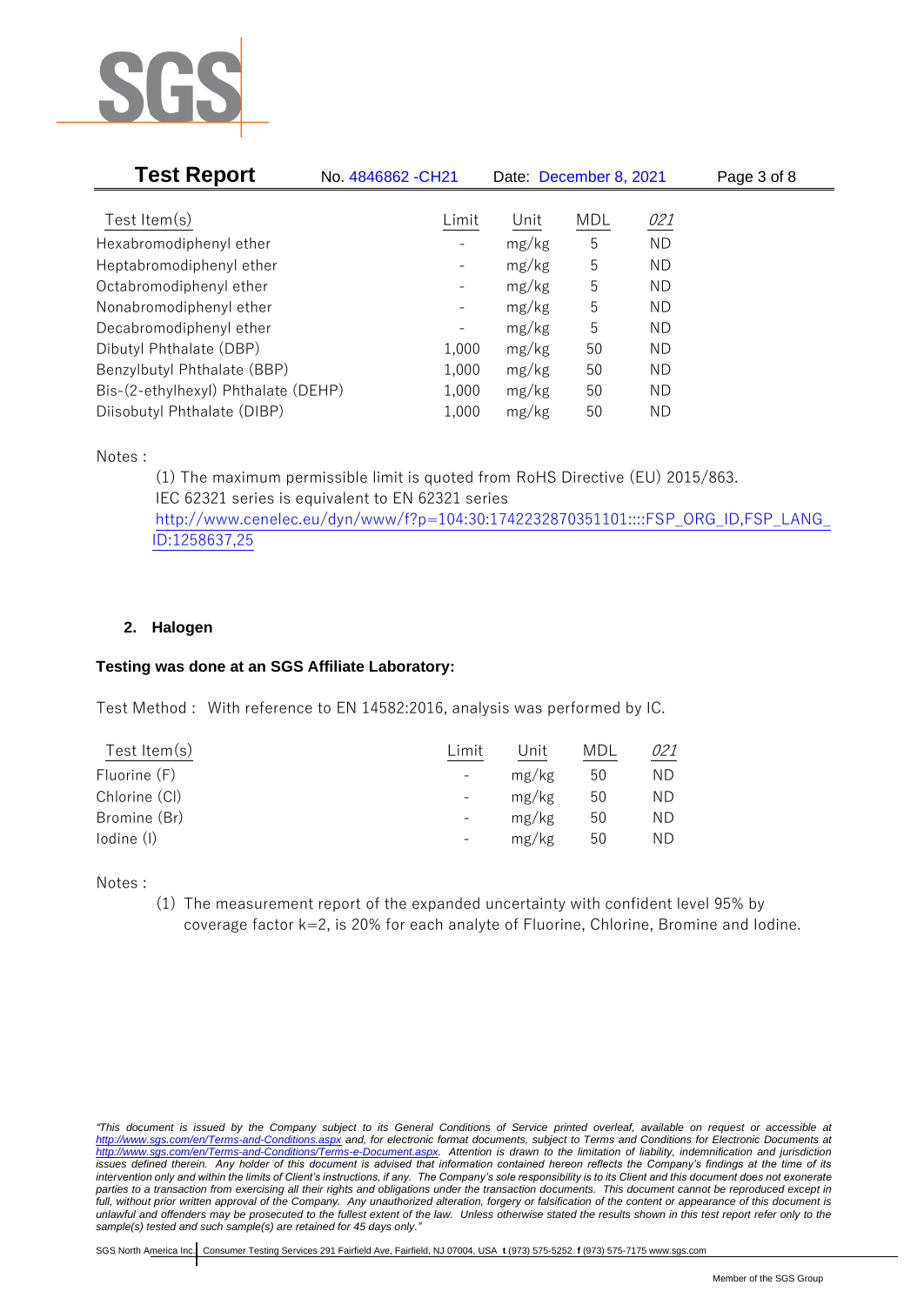

**Test Report** No. 4846862 -CH21 Date: December 8, 2021 Page 4 of 8

### Appendix 1

| Category                | Decision Rule Statement                                                                                                                                                                                                                                                                                                                                                                                                                                                                                                                                                                                                                                                                                                                                                                                                                                                                                                                                                                                                                                                                                                                                                                                                                                                                                                                                                                                                                                                                                                   |
|-------------------------|---------------------------------------------------------------------------------------------------------------------------------------------------------------------------------------------------------------------------------------------------------------------------------------------------------------------------------------------------------------------------------------------------------------------------------------------------------------------------------------------------------------------------------------------------------------------------------------------------------------------------------------------------------------------------------------------------------------------------------------------------------------------------------------------------------------------------------------------------------------------------------------------------------------------------------------------------------------------------------------------------------------------------------------------------------------------------------------------------------------------------------------------------------------------------------------------------------------------------------------------------------------------------------------------------------------------------------------------------------------------------------------------------------------------------------------------------------------------------------------------------------------------------|
| 1                       | The decision rule for conformity reporting is based on the non-binary statement with quard band (is<br>equal to the expanded measurement uncertainty with a 95% coverage probability, w = U95) in<br>ILAC-G8:09/2019 Clause 4.2.3.<br>"Pass - the measured value is within (or below / above) the acceptance limit, where the<br>А.<br>acceptance limit is below / above to the quard band." or "Pass - The measured values were<br>observed in tolerance at the points tested. The specific false accept risk is up to 2.5%.".<br><b>B.</b><br>"Conditional Pass - The measured values were observed in tolerance at the points tested.<br>However, a portion of the expanded measurement uncertainty intervals about one or more<br>measured values exceeded / out of tolerance. When the measured result is close to the<br>tolerance, the specific false accept risk is up to 50%.".<br>C.<br>"Conditional Fail - One or more measured values were observed out of tolerance at the<br>points tested. However, a portion of the expanded measurement uncertainty intervals about<br>one or more measured values were in tolerance. When the measured result is close to the<br>tolerance, the specific false reject risk is up to 50%.".<br>"Fail - the measured value is out of (or below / above) the tolerance limit added / subtracted<br>D.<br>to the quard band." or "Fail - One or more measured values were observed out of tolerance<br>at the points tested". The specific false reject risk is up to 2.5%. |
| $\overline{2}$          | The decision rule for conformity reporting is based on BS EN 1811:2011+A1:2015: Reference test<br>method for release of nickel from all post assemblies which are inserted into pierced parts of the<br>human body and articles intended to come into direct and prolonged contact with the skin in<br>Section 9.2 interpretation of results.                                                                                                                                                                                                                                                                                                                                                                                                                                                                                                                                                                                                                                                                                                                                                                                                                                                                                                                                                                                                                                                                                                                                                                             |
| $\overline{3}$          | The decision rule for conformity reporting is based on the general consideration of simple<br>acceptance as stated in ISO/IEC Guide 98-3: "Uncertainty of measurement - Part 3: Guide to the<br>expression of uncertainty in measurement (GUM 1995)", and more specifically for analytical<br>measurements to the EURACHEM/CITAC Guide 2012 "Quantifying Uncertainty in Analytical<br>Measurement *.                                                                                                                                                                                                                                                                                                                                                                                                                                                                                                                                                                                                                                                                                                                                                                                                                                                                                                                                                                                                                                                                                                                      |
| 4                       | The decision rule for conformity reporting is according to the IEC 62321-7-1 Edition 1.0 2015-09<br>Section 7: Table 1-(comparison to standard and interpretation of result)                                                                                                                                                                                                                                                                                                                                                                                                                                                                                                                                                                                                                                                                                                                                                                                                                                                                                                                                                                                                                                                                                                                                                                                                                                                                                                                                              |
| $\overline{5}$          | The decision rule for conformity reporting is according to the IEC 62321-3-1 Edition 1.0 2013-06<br>Annex A.3 interpretation of result.                                                                                                                                                                                                                                                                                                                                                                                                                                                                                                                                                                                                                                                                                                                                                                                                                                                                                                                                                                                                                                                                                                                                                                                                                                                                                                                                                                                   |
| 6                       | The decision rule for conformity reporting is according to the GB/T 26125-2011 Annex A to H                                                                                                                                                                                                                                                                                                                                                                                                                                                                                                                                                                                                                                                                                                                                                                                                                                                                                                                                                                                                                                                                                                                                                                                                                                                                                                                                                                                                                               |
| 7                       | The decision rule for conformity reporting is according to the requested specification or standard<br>(ASTM F963-17 section 4.3.5)                                                                                                                                                                                                                                                                                                                                                                                                                                                                                                                                                                                                                                                                                                                                                                                                                                                                                                                                                                                                                                                                                                                                                                                                                                                                                                                                                                                        |
| $\overline{\mathbf{8}}$ | The decision rule for conformity reporting is according to the requested specification or standard<br>(AS/NZS ISO 8124 Part 3 section 4.2)                                                                                                                                                                                                                                                                                                                                                                                                                                                                                                                                                                                                                                                                                                                                                                                                                                                                                                                                                                                                                                                                                                                                                                                                                                                                                                                                                                                |
| Remark                  | If the decision rule is not feasible to be used and the uncertainty of the result is able to be provided,<br>the uncertainty range of the result will be shown in the report. Otherwise, only result will be shown<br>in the report.                                                                                                                                                                                                                                                                                                                                                                                                                                                                                                                                                                                                                                                                                                                                                                                                                                                                                                                                                                                                                                                                                                                                                                                                                                                                                      |

*<sup>&</sup>quot;This document is issued by the Company subject to its General Conditions of Service printed overleaf, available on request or accessible at <http://www.sgs.com/en/Terms-and-Conditions.aspx> and, for electronic format documents, subject to Terms and Conditions for Electronic Documents at [http://www.sgs.com/en/Terms-and-Conditions/Terms-e-Document.aspx.](http://www.sgs.com/en/Terms-and-Conditions/Terms-e-Document.aspx) Attention is drawn to the limitation of liability, indemnification and jurisdiction issues defined therein. Any holder of this document is advised that information contained hereon reflects the Company's findings at the time of its intervention only and within the limits of Client's instructions, if any. The Company's sole responsibility is to its Client and this document does not exonerate parties to a transaction from exercising all their rights and obligations under the transaction documents. This document cannot be reproduced except in full, without prior written approval of the Company. Any unauthorized alteration, forgery or falsification of the content or appearance of this document is unlawful and offenders may be prosecuted to the fullest extent of the law. Unless otherwise stated the results shown in this test report refer only to the sample(s) tested and such sample(s) are retained for 45 days only."*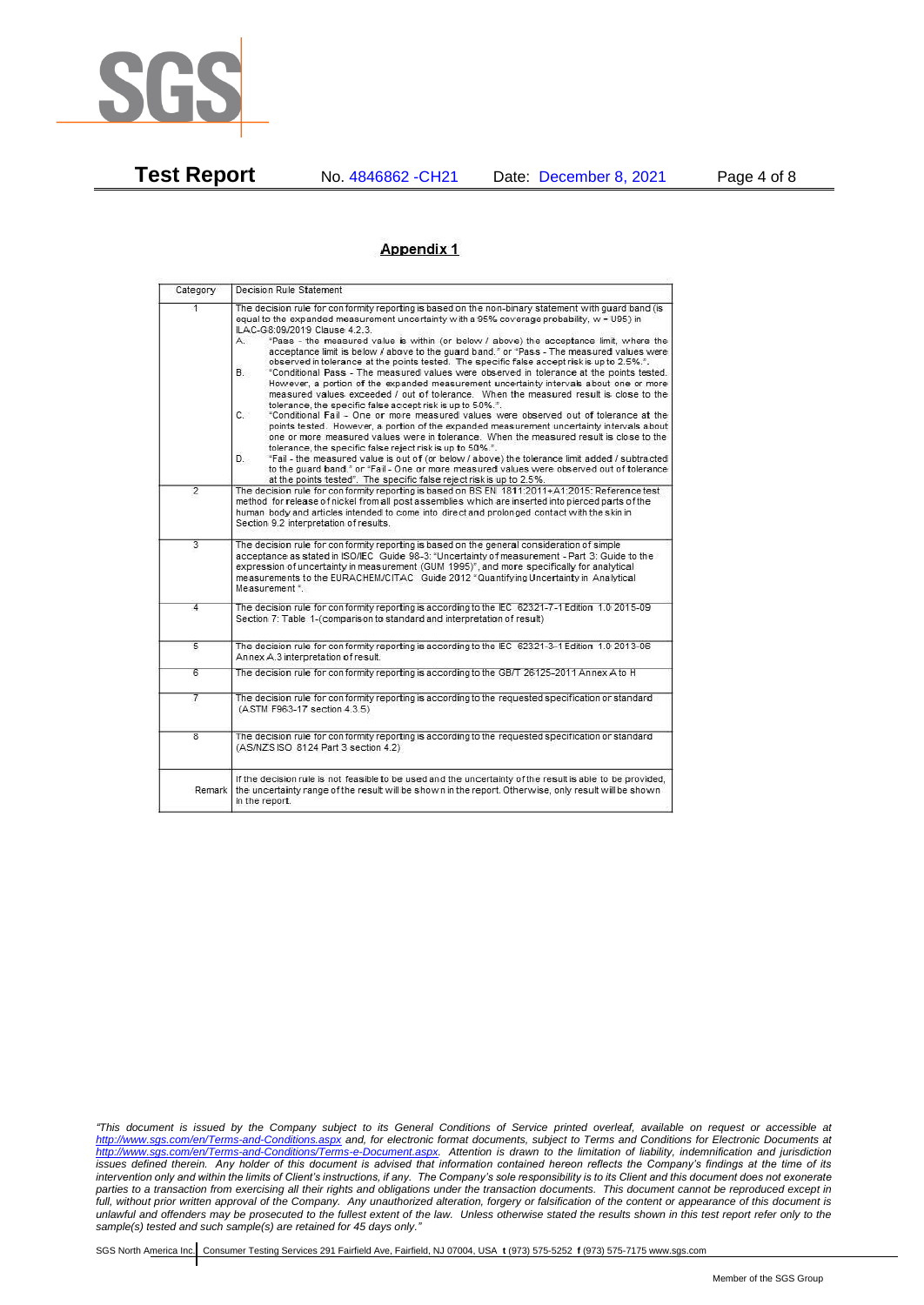

|  | <b>Test Report</b> | No. 4846862 - CH21 | Date: December 8, 2021 | Page 5 of 8 |
|--|--------------------|--------------------|------------------------|-------------|
|--|--------------------|--------------------|------------------------|-------------|

Flowchart:



Note: 1) Boiling water test method was also performed for the analysis of Cr (VI) in metal sample.

The polymeric samples were dissolved totally by pre-conditioning method according to  $2)$ above flow chat for Cd, Pb and Hg contents analysis.

| Operator:      | Chiu Kan Yuen/ Tang Koon Pang (Acid digestion) |  |
|----------------|------------------------------------------------|--|
|                | Chiu Kan Yuen (Dry Ashing)                     |  |
|                | Nick Liu (Hexavalent Chromium)                 |  |
|                | Kent Wan (PBBs and PBDEs)                      |  |
| Section Chief: | Chan Chun Kit, Dickson                         |  |

*<sup>&</sup>quot;This document is issued by the Company subject to its General Conditions of Service printed overleaf, available on request or accessible at <http://www.sgs.com/en/Terms-and-Conditions.aspx> and, for electronic format documents, subject to Terms and Conditions for Electronic Documents at [http://www.sgs.com/en/Terms-and-Conditions/Terms-e-Document.aspx.](http://www.sgs.com/en/Terms-and-Conditions/Terms-e-Document.aspx) Attention is drawn to the limitation of liability, indemnification and jurisdiction issues defined therein. Any holder of this document is advised that information contained hereon reflects the Company's findings at the time of its intervention only and within the limits of Client's instructions, if any. The Company's sole responsibility is to its Client and this document does not exonerate parties to a transaction from exercising all their rights and obligations under the transaction documents. This document cannot be reproduced except in full, without prior written approval of the Company. Any unauthorized alteration, forgery or falsification of the content or appearance of this document is unlawful and offenders may be prosecuted to the fullest extent of the law. Unless otherwise stated the results shown in this test report refer only to the sample(s) tested and such sample(s) are retained for 45 days only."*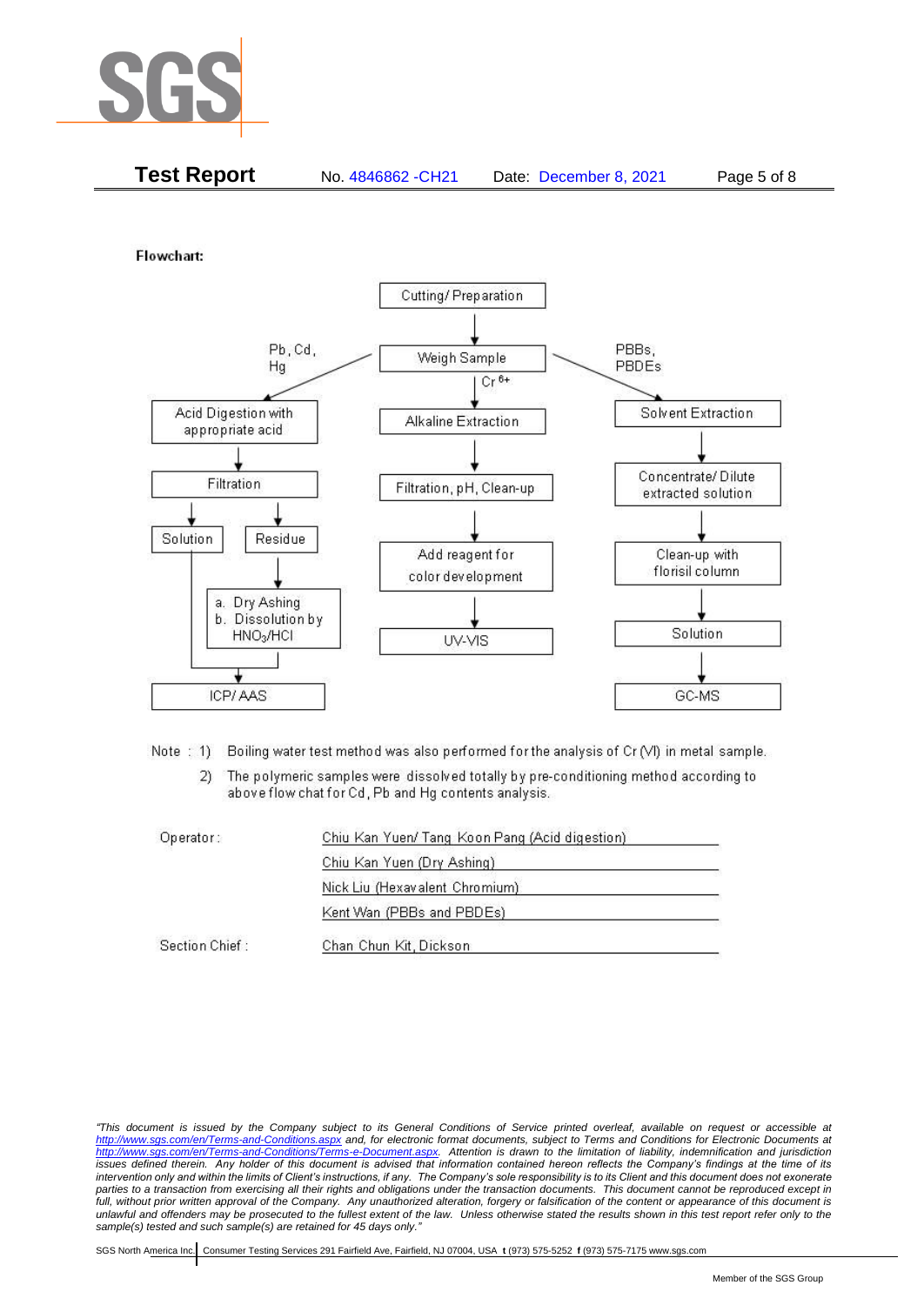

| Test Report | No. 4846862 - CH21 | Date: December 8, 2021 | Page 6 of 8 |
|-------------|--------------------|------------------------|-------------|
|-------------|--------------------|------------------------|-------------|

#### **Flowchart for Phthalates measurement**

Method: IEC 62321-8:2017



| Tested by  | Lumpy Lee   |  |
|------------|-------------|--|
| Checked by | Edmund Kwan |  |

*"This document is issued by the Company subject to its General Conditions of Service printed overleaf, available on request or accessible at <http://www.sgs.com/en/Terms-and-Conditions.aspx> and, for electronic format documents, subject to Terms and Conditions for Electronic Documents at [http://www.sgs.com/en/Terms-and-Conditions/Terms-e-Document.aspx.](http://www.sgs.com/en/Terms-and-Conditions/Terms-e-Document.aspx) Attention is drawn to the limitation of liability, indemnification and jurisdiction issues defined therein. Any holder of this document is advised that information contained hereon reflects the Company's findings at the time of its intervention only and within the limits of Client's instructions, if any. The Company's sole responsibility is to its Client and this document does not exonerate*  parties to a transaction from exercising all their rights and obligations under the transaction documents. This document cannot be reproduced except in *full, without prior written approval of the Company. Any unauthorized alteration, forgery or falsification of the content or appearance of this document is unlawful and offenders may be prosecuted to the fullest extent of the law. Unless otherwise stated the results shown in this test report refer only to the sample(s) tested and such sample(s) are retained for 45 days only."*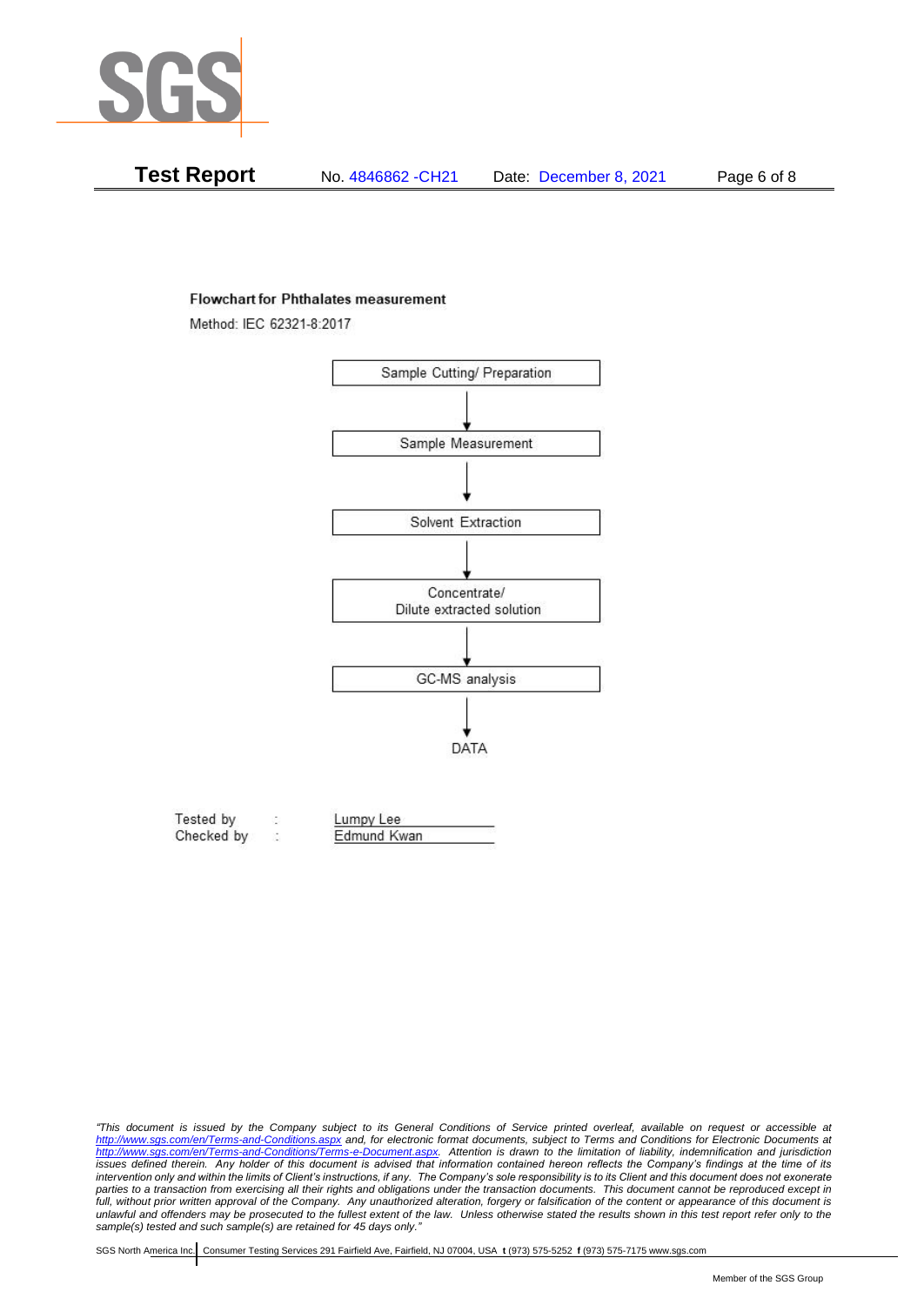

**Test Report** No. 4846862 -CH21 Date: December 8, 2021 Page 7 of 8

## **Flowchart for Halogen Free Test**

Method: BS EN14582:2016



Operator: Tang Ying Sam Supervisor: Chan Chun Kit (Dickson)

*"This document is issued by the Company subject to its General Conditions of Service printed overleaf, available on request or accessible at <http://www.sgs.com/en/Terms-and-Conditions.aspx> and, for electronic format documents, subject to Terms and Conditions for Electronic Documents at [http://www.sgs.com/en/Terms-and-Conditions/Terms-e-Document.aspx.](http://www.sgs.com/en/Terms-and-Conditions/Terms-e-Document.aspx) Attention is drawn to the limitation of liability, indemnification and jurisdiction issues defined therein. Any holder of this document is advised that information contained hereon reflects the Company's findings at the time of its intervention only and within the limits of Client's instructions, if any. The Company's sole responsibility is to its Client and this document does not exonerate parties to a transaction from exercising all their rights and obligations under the transaction documents. This document cannot be reproduced except in full, without prior written approval of the Company. Any unauthorized alteration, forgery or falsification of the content or appearance of this document is unlawful and offenders may be prosecuted to the fullest extent of the law. Unless otherwise stated the results shown in this test report refer only to the sample(s) tested and such sample(s) are retained for 45 days only."*